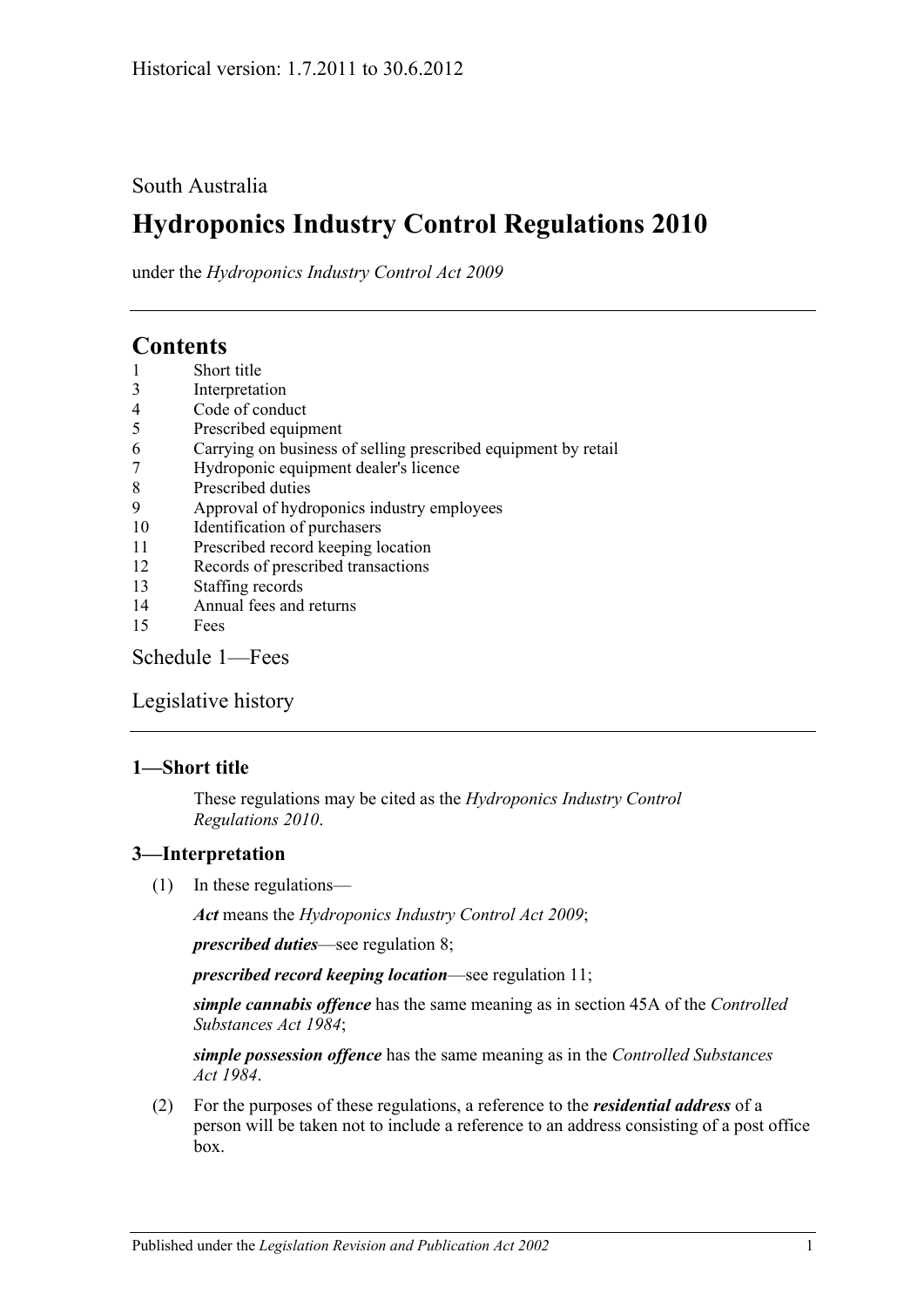# <span id="page-1-0"></span>**4—Code of conduct**

- (1) The Minister may, from time to time, by notice in the Gazette, publish or adopt a code of practice to be followed by licence holders in relation to the sale of prescribed equipment by retail.
- (2) A licence holder must not contravene a code of practice published or adopted under this regulation.

Maximum penalty: \$2 500.

Expiation fee: \$210.

## <span id="page-1-4"></span><span id="page-1-1"></span>**5—Prescribed equipment**

For the purposes of the definition of *prescribed equipment* in section 3 of the Act, the following hydroponic equipment is declared to be prescribed equipment:

- (a) metal halide lights, high pressure sodium lights and mercury vapour lights of 400 watts or greater;
- (b) ballast boxes designed or intended for use in association with a light of a kind referred to in [paragraph](#page-1-4) (a);
- (c) devices (including control gear, lamp mounts and reflectors) designed to amplify light or heat and capable of being used in association with a light of a kind referred to in [paragraph](#page-1-4) (a);
- (d) carbon filters designed to filter air within a room, or from 1 area of a building to another or to outside;
- (e) units designed to contain plants and rotate around a light source so that the plants grow hydroponically while being exposed to a consistent degree of light or heat or both.

## <span id="page-1-2"></span>**6—Carrying on business of selling prescribed equipment by retail**

For the purposes of section 4(1)(b) of the Act, the amount of \$2 400 is prescribed.

## <span id="page-1-3"></span>**7—Hydroponic equipment dealer's licence**

- (1) For the purposes of section  $11(2)(c)$  of the Act, each director of an applicant must be identified by the applicant providing to the Commissioner, in a manner and form determined by the Commissioner—
	- (a) the full name, residential address and date of birth of each director of the applicant; and
	- (b) any other information reasonably required by the Commissioner for the purpose of verifying the identity of each director of the applicant.
- (2) For the purposes of section  $11(2)(d)(iii)$  of the Act, any other information reasonably required by the Commissioner for the purposes of determining the relevant application for a hydroponic equipment dealer's licence is prescribed.
- (3) For the purposes of section  $11(4)(a)(i)$  and  $(b)(i)$  of the Act, the following offences are prescribed:
	- (a) an offence against the Act, or a law of the Commonwealth or another State or Territory corresponding to the Act;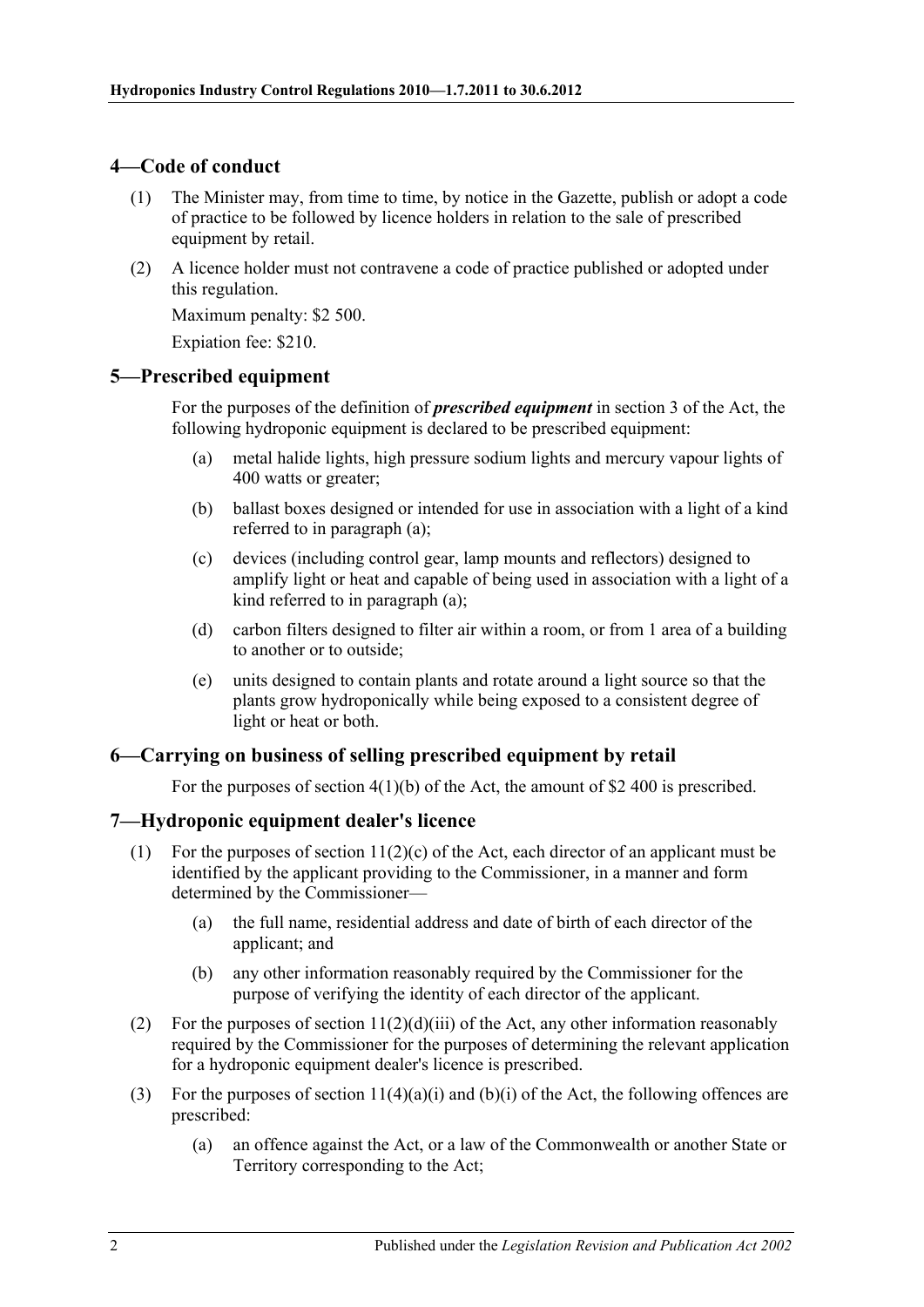- (b) an offence (other than a simple possession offence or a simple cannabis offence) against Part 5 of the *[Controlled Substances Act](http://www.legislation.sa.gov.au/index.aspx?action=legref&type=act&legtitle=Controlled%20Substances%20Act%201984) 1984*;
- (c) an offence (other than an offence corresponding to a simple possession offence or a simple cannabis offence) against a law of the Commonwealth or of another State or Territory corresponding to Part 5 of the *[Controlled](http://www.legislation.sa.gov.au/index.aspx?action=legref&type=act&legtitle=Controlled%20Substances%20Act%201984)  [Substances Act](http://www.legislation.sa.gov.au/index.aspx?action=legref&type=act&legtitle=Controlled%20Substances%20Act%201984) 1984*;
- (d) an offence against section 17A, 17B or 17C of the *[Controlled Substances](http://www.legislation.sa.gov.au/index.aspx?action=legref&type=act&legtitle=Controlled%20Substances%20Act%201984)  Act [1984](http://www.legislation.sa.gov.au/index.aspx?action=legref&type=act&legtitle=Controlled%20Substances%20Act%201984)*;
- (e) an offence against a law of the Commonwealth or of another State or Territory corresponding to section 17A, 17B or 17C of the *[Controlled](http://www.legislation.sa.gov.au/index.aspx?action=legref&type=act&legtitle=Controlled%20Substances%20Act%201984)  [Substances Act](http://www.legislation.sa.gov.au/index.aspx?action=legref&type=act&legtitle=Controlled%20Substances%20Act%201984) 1984*;
- (f) an offence against section 9B of the *[Summary Offences Act](http://www.legislation.sa.gov.au/index.aspx?action=legref&type=act&legtitle=Summary%20Offences%20Act%201953) 1953*;
- (g) conspiracy to commit, or an attempt to commit, an offence referred to in a preceding paragraph.

#### <span id="page-2-0"></span>**8—Prescribed duties**

For the purposes of the Act, a person carries out *prescribed duties* in relation to the sale of prescribed equipment by retail if the person—

- $(a)$
- (i) sells, or takes any part in the sale of, prescribed equipment by retail pursuant to a hydroponic equipment dealer's licence; or
- (ii) purchases or orders prescribed equipment for, or on behalf of, the holder of a hydroponic equipment dealer's licence; or
- (iii) provides services of any kind in relation to the sale of prescribed equipment to a customer or potential customer of the holder of a hydroponic equipment dealer's licence,

whether the licence holder is the person's employer or otherwise; or

(b) being an employee of the holder of a hydroponic equipment dealer's licence, delivers prescribed equipment to, or for, or on behalf of, the licence holder.

# <span id="page-2-1"></span>**9—Approval of hydroponics industry employees**

- (1) For the purposes of section  $17(2)(c)(ii)$  of the Act, any other information reasonably required by the Commissioner for the purposes of determining the relevant application for approval as a hydroponics industry employee is prescribed.
- (2) For the purposes of section 17(4)(a) of the Act, the following offences are prescribed:
	- (a) an offence against the Act, or a law of the Commonwealth or another State or Territory corresponding to the Act;
	- (b) an offence (other than a simple possession offence or a simple cannabis offence) against Part 5 of the *[Controlled Substances Act](http://www.legislation.sa.gov.au/index.aspx?action=legref&type=act&legtitle=Controlled%20Substances%20Act%201984) 1984*;
	- (c) an offence (other than an offence corresponding to a simple possession offence or a simple cannabis offence) against a law of the Commonwealth or of another State or Territory corresponding to Part 5 of the *[Controlled](http://www.legislation.sa.gov.au/index.aspx?action=legref&type=act&legtitle=Controlled%20Substances%20Act%201984)  [Substances Act](http://www.legislation.sa.gov.au/index.aspx?action=legref&type=act&legtitle=Controlled%20Substances%20Act%201984) 1984*;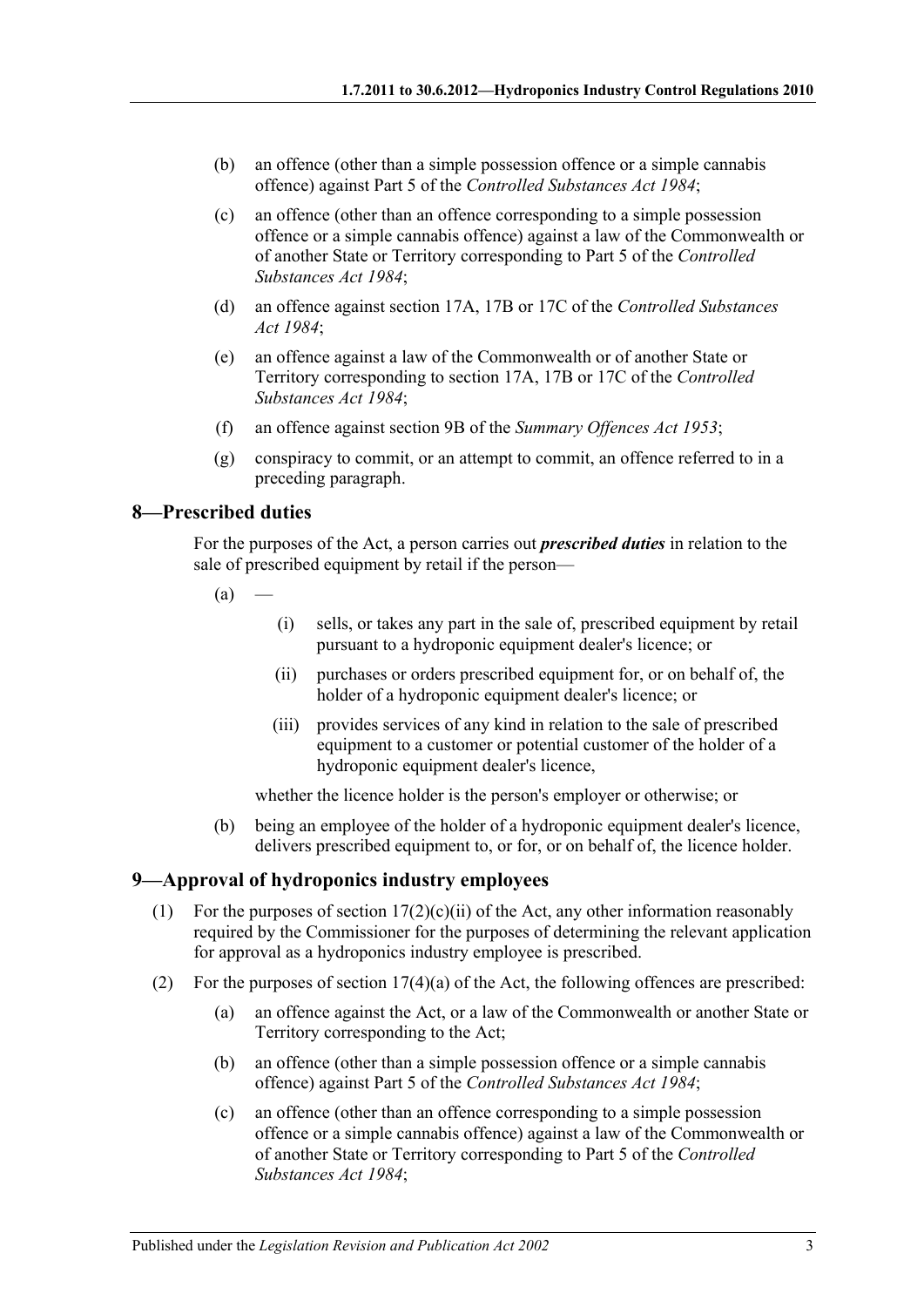- (d) an offence against section 17A, 17B or 17C of the *[Controlled Substances](http://www.legislation.sa.gov.au/index.aspx?action=legref&type=act&legtitle=Controlled%20Substances%20Act%201984)  Act [1984](http://www.legislation.sa.gov.au/index.aspx?action=legref&type=act&legtitle=Controlled%20Substances%20Act%201984)*;
- (e) an offence against a law of the Commonwealth or of another State or Territory corresponding to section 17A, 17B or 17C of the *[Controlled](http://www.legislation.sa.gov.au/index.aspx?action=legref&type=act&legtitle=Controlled%20Substances%20Act%201984)  [Substances Act](http://www.legislation.sa.gov.au/index.aspx?action=legref&type=act&legtitle=Controlled%20Substances%20Act%201984) 1984*;
- (f) an offence against section 9B of the *[Summary Offences Act](http://www.legislation.sa.gov.au/index.aspx?action=legref&type=act&legtitle=Summary%20Offences%20Act%201953) 1953*;
- (g) conspiracy to commit, or an attempt to commit, an offence referred to in a preceding paragraph.

## <span id="page-3-0"></span>**10—Identification of purchasers**

For the purposes of section 21 of the Act, a purchaser produces identification that complies with this regulation if the identification consists of—

- (a) 1 of the following kinds of identification:
	- (i) a current photographic driver's licence issued under the *[Motor](http://www.legislation.sa.gov.au/index.aspx?action=legref&type=act&legtitle=Motor%20Vehicles%20Act%201959)  [Vehicles Act](http://www.legislation.sa.gov.au/index.aspx?action=legref&type=act&legtitle=Motor%20Vehicles%20Act%201959) 1959* or under a corresponding law of another State or a Territory;
	- (ii) a passport issued by the Commonwealth or under the law of another country, bearing a photograph of the person (being a current passport or a passport that has been expired for not more than 2 years);
	- (iii) a current photographic Proof of Age card issued by the Registrar of Motor Vehicles or by a corresponding public authority of the Commonwealth or another State or a Territory;
	- (iv) a current photographic firearms licence;
	- (v) a current photographic licence or photographic permit issued under a law of the Commonwealth or a State or Territory;
	- (vi) a photographic student identification card issued by an Australian educational institution; and
- (b) 2 of the following kinds of identification:
	- (i) a certified copy of, or extract from, a register of births kept under an Australian law, or under the law of the country in which the purchaser was born;
	- (ii) a document issued or addressed to the purchaser by the Commonwealth or a State or Territory;
	- (iii) a document showing the name and residential address of the purchaser issued by a public utility, a bank or credit union or a similar body;
	- (iv) an identification card in the purchaser's name issued by the person's employer;
	- (v) an identification card in the purchaser's name issued by a professional or trade association;
	- (vi) any other document determined by the Commissioner to be a document included in the ambit of this paragraph.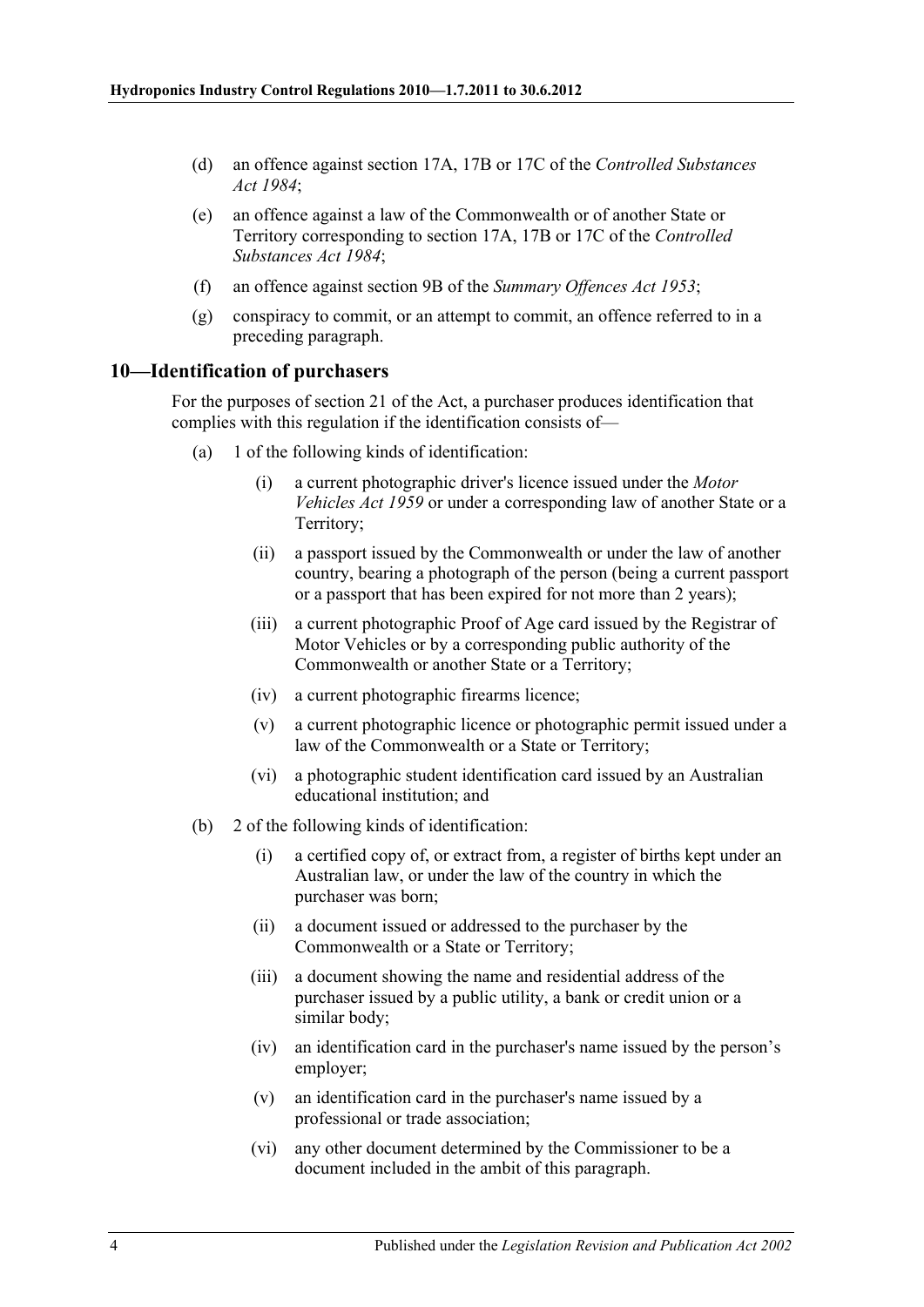#### <span id="page-4-0"></span>**11—Prescribed record keeping location**

- (1) For the purposes of these regulations, the *prescribed record keeping location* of a licence holder will be taken to be—
	- (a) in the case of a licence holder carrying on the business of selling prescribed equipment by retail at particular premises—those premises; or
	- (b) in any other case—the premises specified by the Commissioner by notice in writing given to the licence holder.
- (2) A licence holder must not change his or her prescribed record keeping location except with the written approval of the Commissioner (which must not be unreasonably withheld).

#### <span id="page-4-1"></span>**12—Records of prescribed transactions**

- <span id="page-4-5"></span><span id="page-4-4"></span><span id="page-4-2"></span>(1) For the purposes of section 23(1) of the Act, the following information is required:
	- (a) the name, address and business name (if any) of the licence holder;
	- (b) the place at which the prescribed transaction occurred;
	- (c) the date and time of the prescribed transaction;
	- (d) a description of the prescribed equipment involved in the transaction (including, to avoid doubt, the quantity of prescribed equipment involved in the transaction);
	- (e) if the prescribed transaction was a sale of prescribed equipment—
		- (i) the full name, residential address and date of birth of the purchaser of the prescribed equipment; and
		- (ii) details of the identification produced by the purchaser for the purposes of compliance with section 21 of the Act; and
		- (iii) the name of the person to whom the purchaser produced the identification;
	- (f) if the prescribed transaction was a purchase of prescribed equipment—the name and address of the person from whom the prescribed equipment was purchased;
	- (g) the name of each approved person who takes part in the prescribed transaction.
- <span id="page-4-3"></span>(2) A licence holder must keep the information required to be kept under section 23(1) of the Act—
	- (a) at the licence holder's prescribed record keeping location; and
	- (b) for a period of not less than 7 years after the date on which the record is made.
- (3) The information required to be kept under section 23(1) of the Act may be kept in written or electronic form.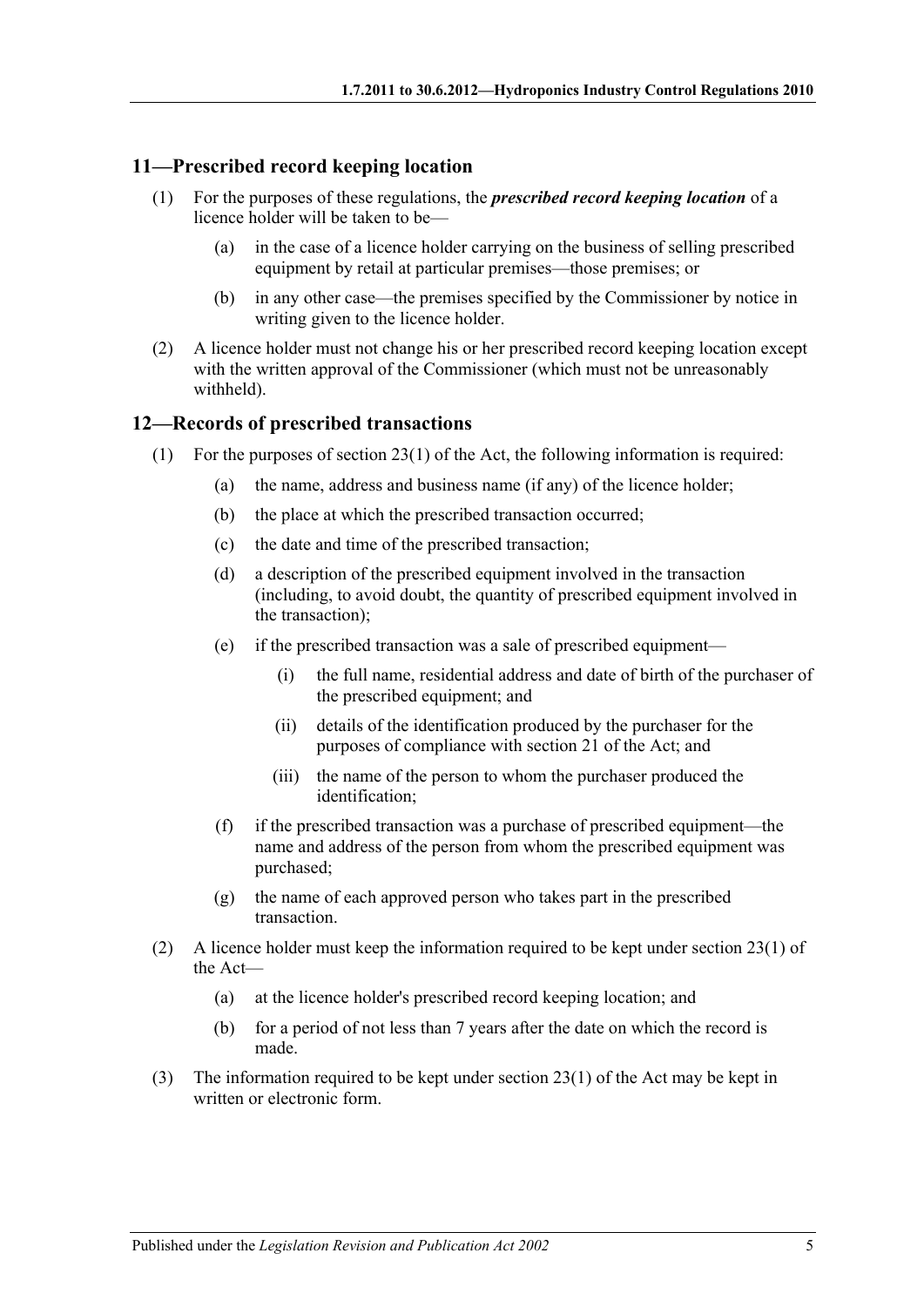- (4) For the purposes of section 23(3) of the Act, the *prescribed particulars* in respect of a prescribed transaction is—
	- (a) in the case of a prescribed transaction consisting of the purchase of prescribed equipment—the information referred to in [subregulation](#page-4-2) (1)(c) and [\(f\);](#page-4-3) or
	- (b) in any other case—the information referred to in [subregulation](#page-4-4)  $(1)(a)$  to  $(e)$ (inclusive).
- (5) For the purposes of section 23(3) of the Act, the prescribed particulars in respect of a prescribed transaction must be transferred to the Commissioner in accordance with the following provisions:
	- (a) the prescribed particulars must be transferred to the Commissioner within 72 hours of the prescribed transaction occurring;
	- (b) the prescribed particulars must be transferred to the Commissioner in a manner and form determined from time to time by the Commissioner by notice in the Gazette.

## <span id="page-5-0"></span>**13—Staffing records**

- (1) For the purposes of section 24 of the Act, a licence holder must make a record of the full name, date of birth and residential address of each person working in, or for the purposes of, the licence holder's business (whether or not the person is an approved person).
- (2) A licence holder must keep a record required to be kept under section 24 of the Act—
	- (a) at the licence holder's prescribed record keeping location; and
	- (b) for a period of not less than 7 years after the date on which the record is made.

#### <span id="page-5-2"></span><span id="page-5-1"></span>**14—Annual fees and returns**

- (1) An applicant for the issue of a hydroponics equipment dealer's licence, or for approval as a hydroponics industry employee, must, at the time of application, pay to the Commissioner the annual fee fixed by these regulations that would be payable if the application were granted.
- (2) If an application referred to in [subregulation](#page-5-2) (1) is not granted by the Commissioner, the Commissioner must refund the annual fee paid under that subregulation to the applicant.
- (3) Each licence holder, and each approved person, must, in each year—
	- (a) pay to the Commissioner the annual fee fixed by these regulations; and
	- (b) lodge with the Commissioner a return in the manner and form required by the Commissioner.
- (4) Each licence holder, and each approved person, must pay the annual fee and lodge the return on or before—
	- (a) the last day of the month in each year nominated in writing to the licence holder or person by the Commissioner; or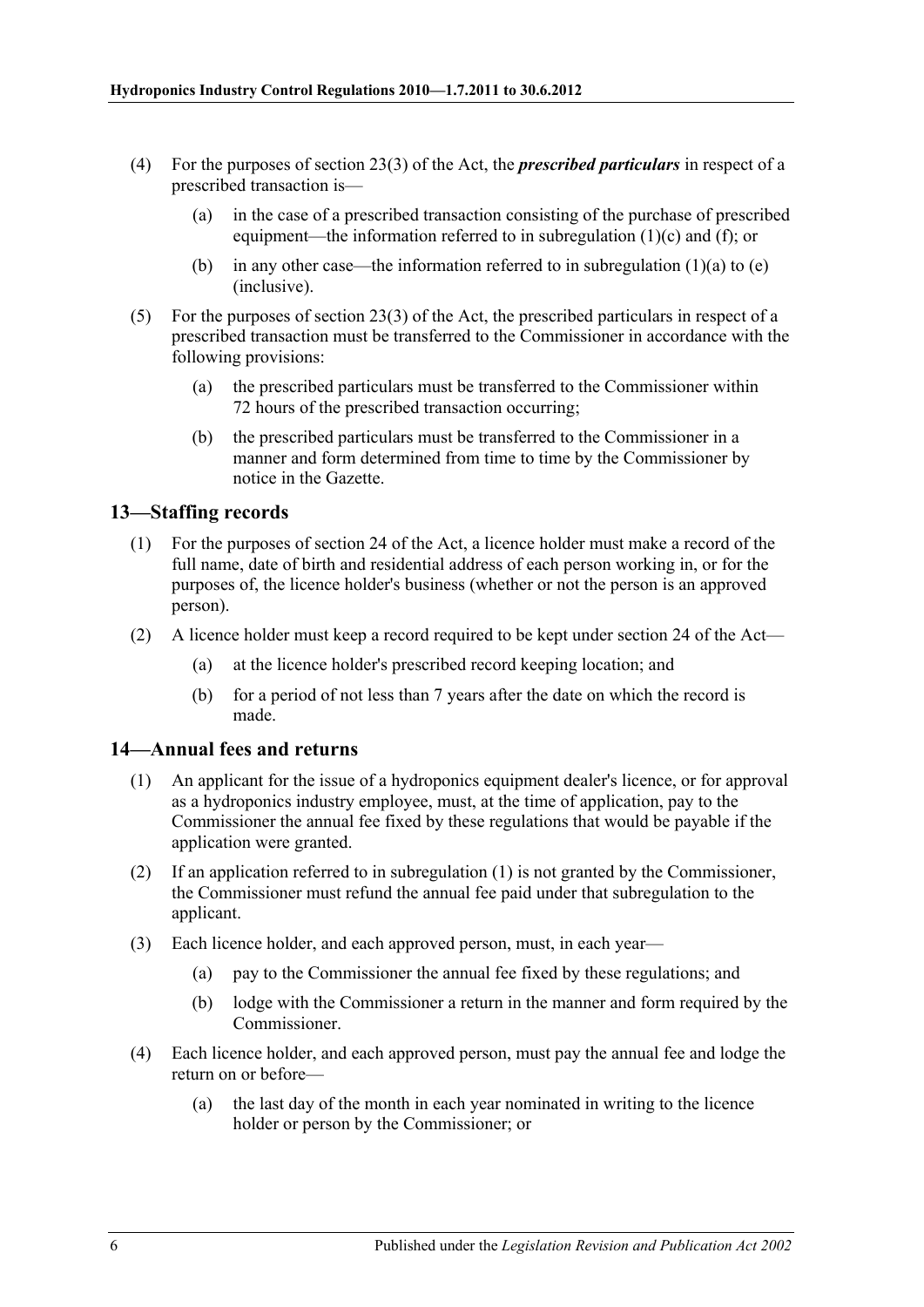- (b) if the Commissioner does not nominate a month—the last day of the month in each year that is the same month as the month in which the licence holder's licence was granted, or the person approved.
- <span id="page-6-2"></span>(5) If a licence holder or approved person fails to pay the annual fee or lodge the return in accordance with this regulation, the Commissioner may, by notice in writing, require the licence holder or person to make good the default and, in addition, to pay to the Commissioner the amount fixed by these regulations as a penalty for default.
- (6) If the licence holder or approved person fails to comply with a notice under [subregulation](#page-6-2) (5) within 28 days after service of the notice, the licence holder's licence or the person's approval (as the case requires) is revoked.

#### <span id="page-6-0"></span>**15—Fees**

The fees set out in [Schedule](#page-6-1) 1 are prescribed for the purposes set out in that Schedule.

# <span id="page-6-1"></span>**Schedule 1—Fees**

| 1 Application for hydroponic equipment dealer's licence— |                                                             |       |  |  |  |
|----------------------------------------------------------|-------------------------------------------------------------|-------|--|--|--|
| (a)                                                      | if the applicant is a body corporate                        | \$651 |  |  |  |
| (b)                                                      | if the applicant is a natural person                        | \$401 |  |  |  |
|                                                          | 2 Application for approval as hydroponics industry employee | \$401 |  |  |  |
|                                                          | 3 Annual fee for licence holders—                           |       |  |  |  |
| (a)                                                      | if the licence holder is a body corporate                   | \$713 |  |  |  |
| (b)                                                      | if the licence holder is a natural person                   | \$546 |  |  |  |
| 4 Annual fee for approved person                         |                                                             | \$260 |  |  |  |
| \$149<br>5 Penalty for default (regulation 14(5))        |                                                             |       |  |  |  |